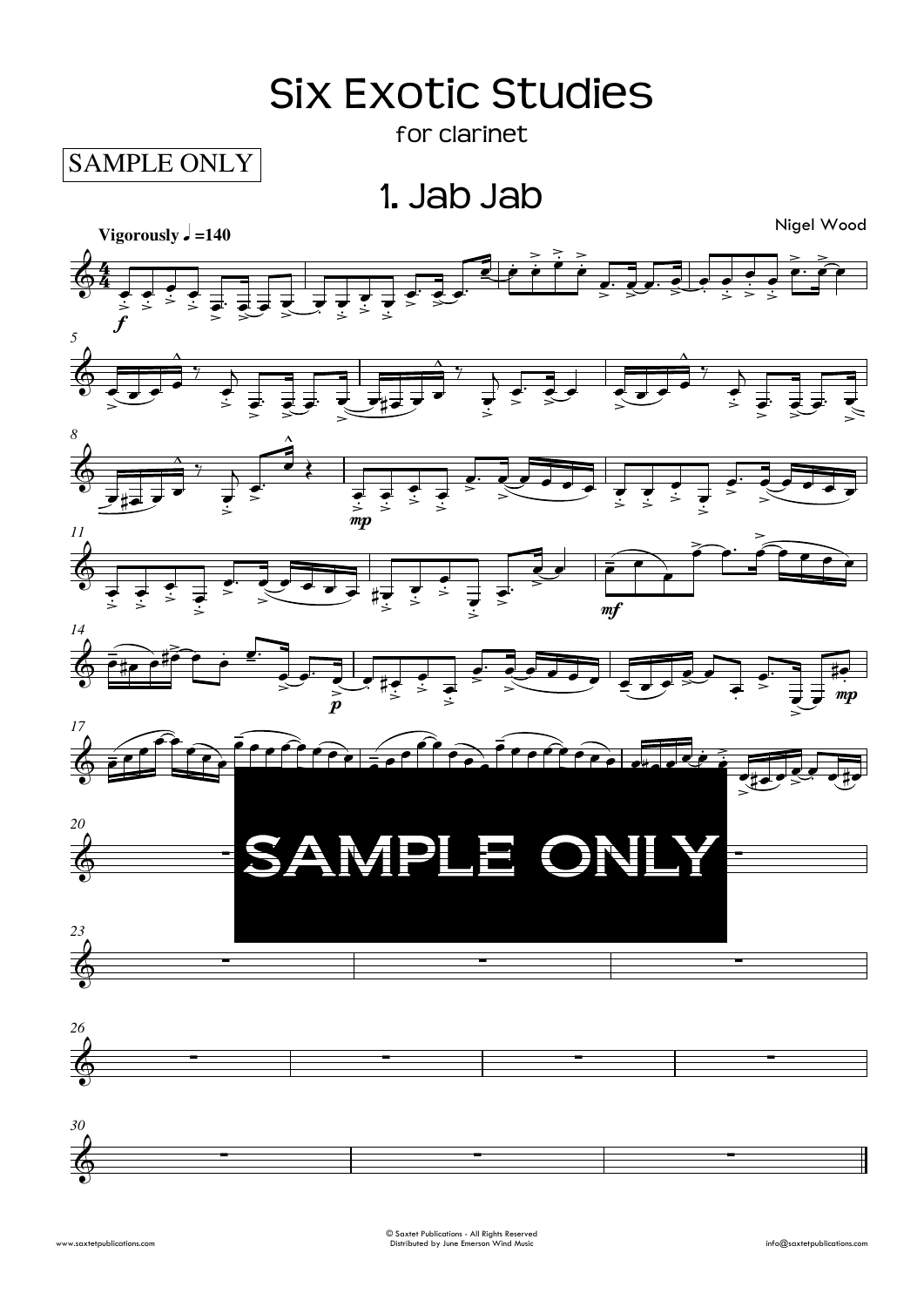2. Balletico







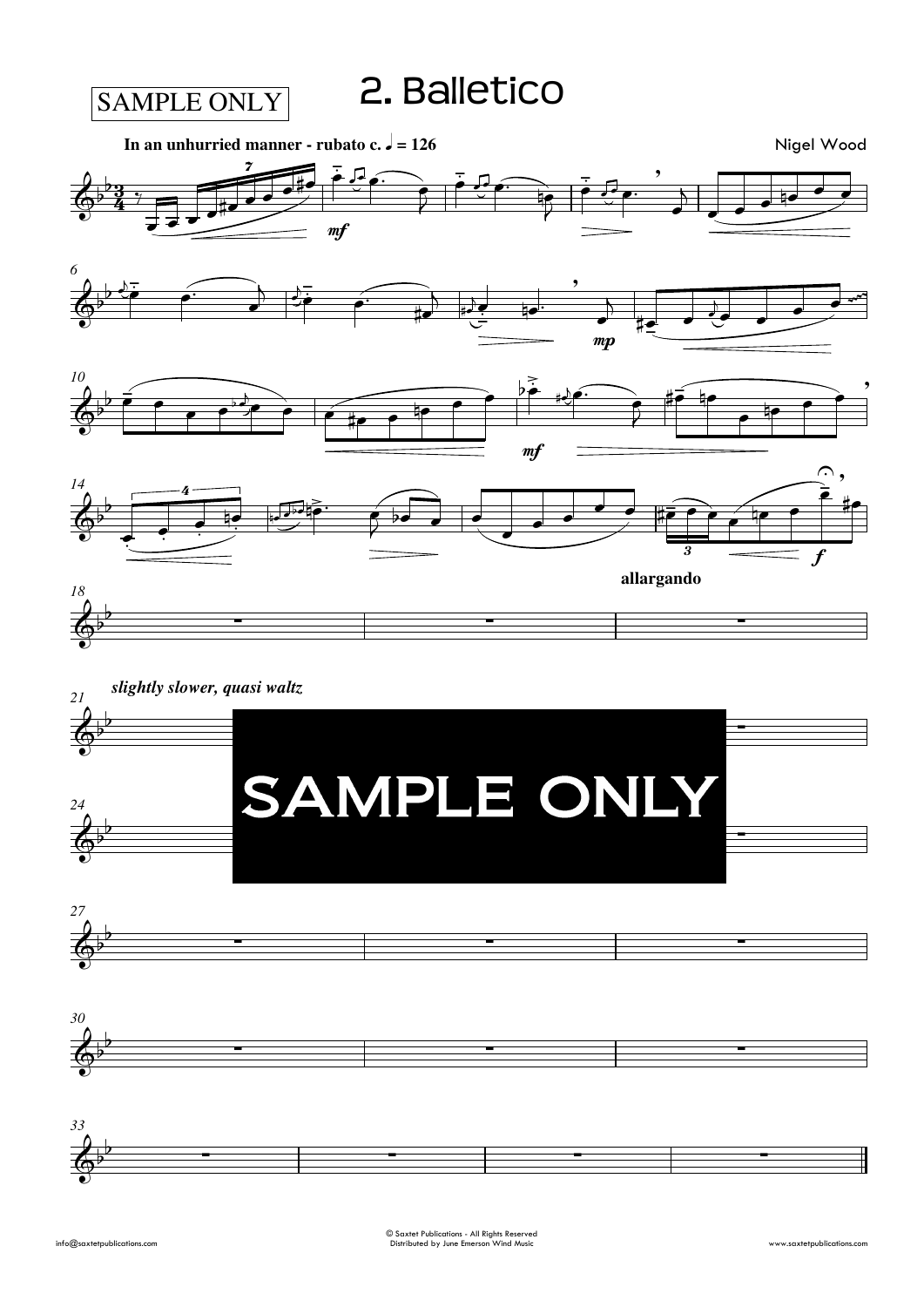## SAMPLE ONLY 3. Bach & Beyond



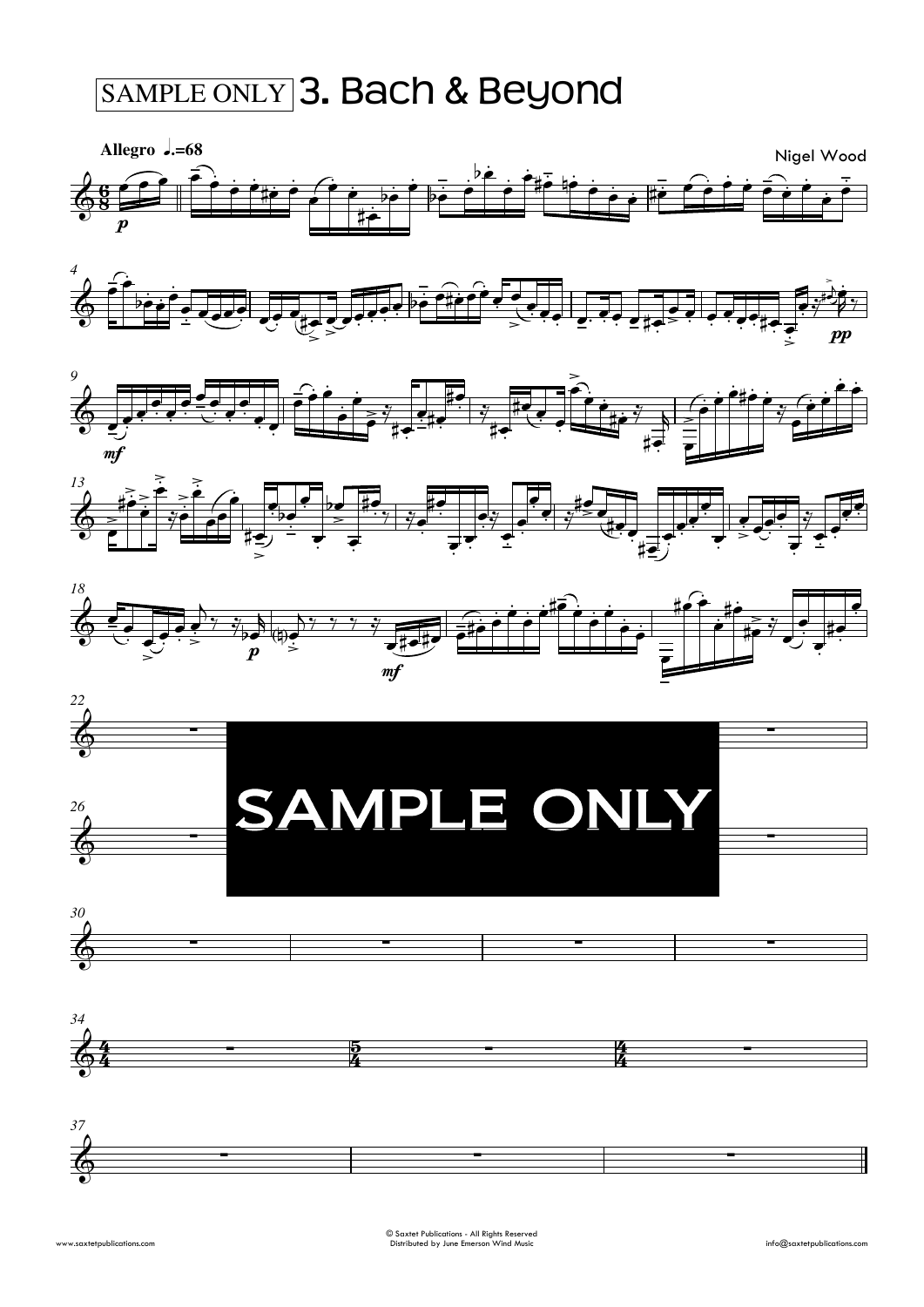**SAMPLE ONLY** 

4. Petra

Nigel Wood















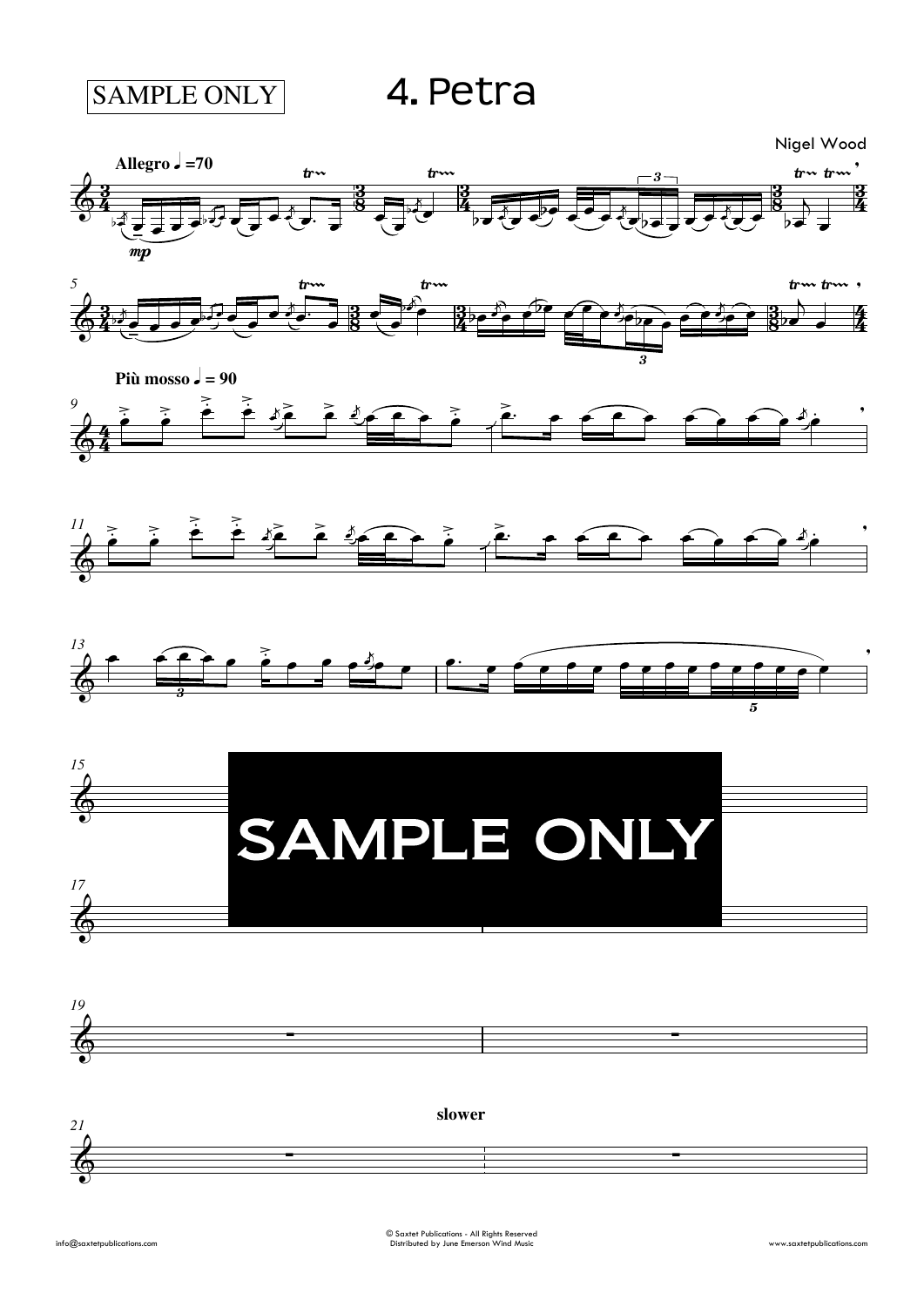## 5. Red Phoenix